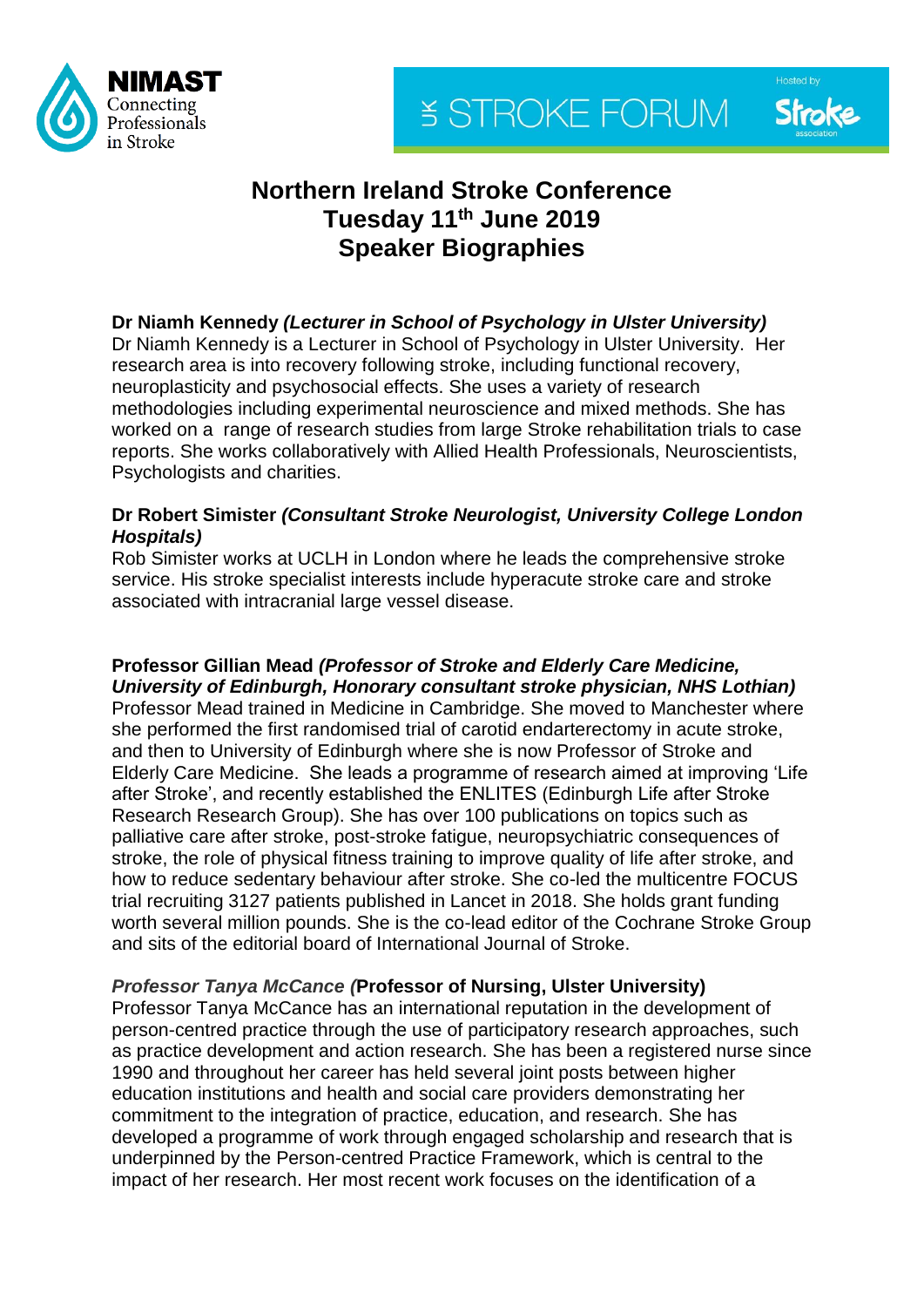relevant and appropriate set of key performance indicators for nursing and midwifery that are indicative of person-centred care and the development of methods that will demonstration the unique contribution of nursing to the patient experience. Tanya's research activities reflect her passion for nursing and her commitment to the development of person-centred practice that will enhance the care experience for patients and their families.

## **Dr Sue Hunter** *(Deputy Head of School Research Lead SHAR, Keele University)*

Dr Sue Hunter is a registered Physiotherapist, qualifying from Withington Hospital School of Physiotherapy, Manchester. After a 17-year career in the NHS specialising in stroke and neuro-rehabilitation, she was awarded a 3-year Research Fellowship from Research into Ageing, completing a PhD exploring physical therapy for sensorimotor dysfunction in the upper limb after stroke. Currently Senior Lecturer, Deputy Head of School and Research Lead in the School of Health and Rehabilitation at Keele University, Sue's research falls into two fundamental areas: evaluating complex therapy interventions for neurological rehabilitation; and exploring experiences of living with a long-term neurological condition. She has a particular interest in somatosensory impairment and its effect on recovery and restoration of movement, and on perception following acquired brain injury. Sue leads a neurorehabilitation research team including, masters and doctoral students, and postdoctoral researchers, and is an experienced research supervisor. She also leads the Keele CAHPR Hub, and is Chair of the UK CAHPR Regional Hub Forum.

#### **Carolee McLaughlin** *(Clinical Lead Stroke services for Speech and Language therapy, Belfast Health and Social Care Trust)*

Carolee has over 25 years' experience as a specialist speech and language therapist. As clinical lead for stroke services in Belfast TRUST, Carolee has worked with the team to raise awareness and improve the care and management of SLT to stroke patients with both communication and swallowing impairment. Carolee has worked with RCSLT, has written the FEES policy, and was instrumental in introducing FEES to N Ireland 19 years ago. Carolee provides lectures on dysphagia.to undergraduate students in University of Ulster. She is also the external examiner on the postgraduate dysphagia course in Dublin. Evidenced based therapy is the focus of Carolees management as this has driven her interest in research. Carolee has presented nationally and internationally and is honoured to be co clinical lead to the NICRN network for stroke.

#### **Mandy Ellis** *(Lead Nurse REaCH Team)*

Mandy Ellis is currently the Lead Nurse for the REaCH Service in the Northern Trust. The REaCH team provide training education and development for registered nurses within the independent sector. Mandy piloted this in reach work in 2015 with a small number of Nursing Homes and due to the outcomes and success of the pilot she was able to secure permanent funding from the Trust for the service to be rolled out to all 67 Nursing Homes within the Northern Trust.

### **Emma Martin** *(Clinical Nurse Specialist in Stroke and Thrombectomy, Beamount Hospital)*

Emma began working in Neurology and Stroke in 2009. She completed her specialist practice diploma in neurology followed by the Post Graduate Diploma in Neuroscience Nursing with the RCSI and Beaumont Hospital. Following this she worked for some time as a CNM in Neurology and Stroke. She also worked for some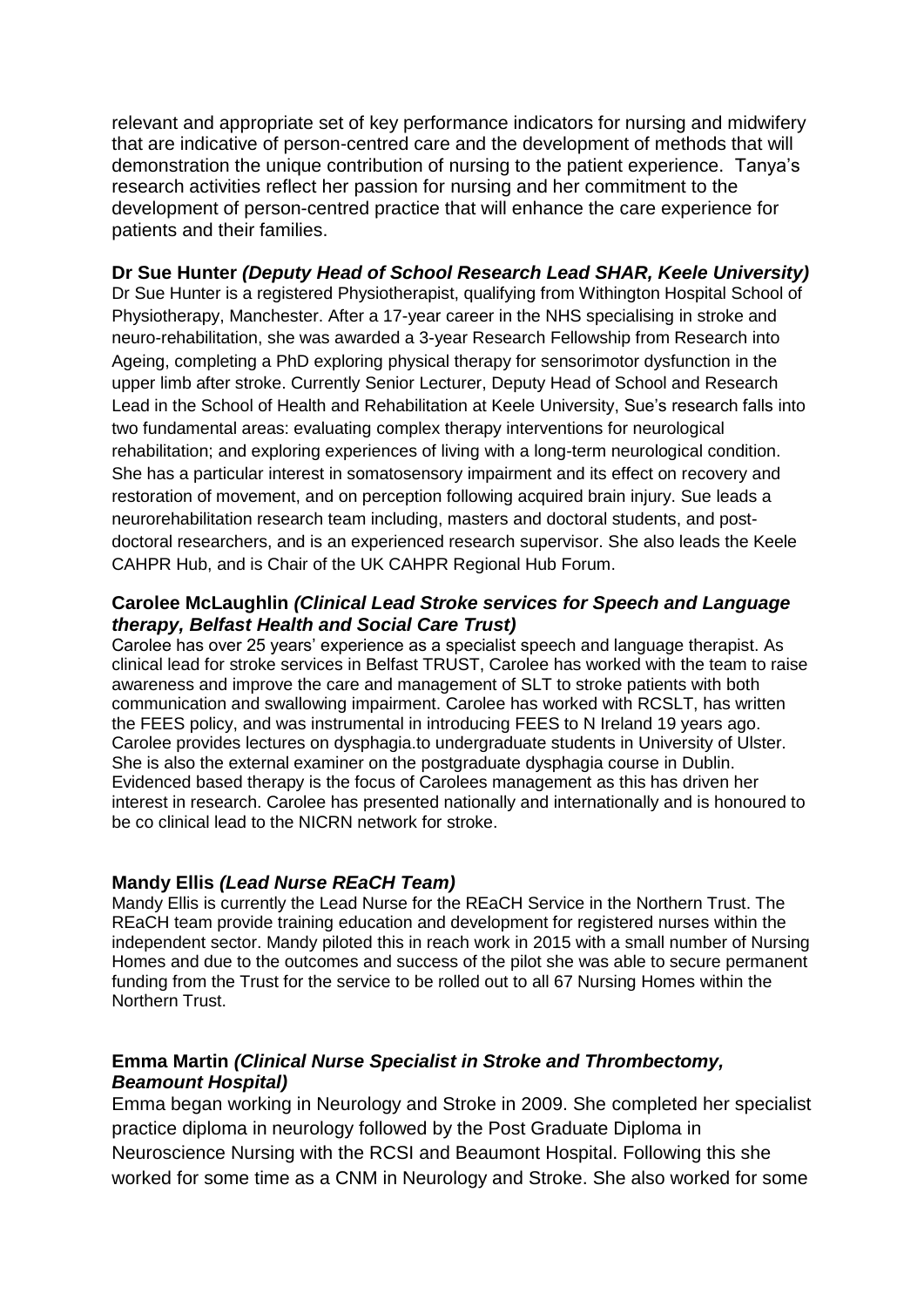time in Neuro Intensive Care before taking up the role of the CNS in Stroke and Thrombectomy in 2015.

Since being in the CNS role in Stroke and Thrombectomy Emma has completed a Diploma in Stroke Medicine with the Royal College of Physicians. She is also part of the National Thrombectomy Governance group and National Stroke database steering group. She has also spoke at numerous conferences such as the Irish Heart Foundation Stroke Conference in Croke Park. Emma has also been involved with the introduction and upkeep of the nurse led swallow screen assessment, fine bore NG placement via Cortrak and stroke specific early out of hours feeding.

## **Dr Nevan Joyce** *(Registrar in Geriatric Medicine, Belfast Health and Social Care Trust)*

Nevan Joyce is a specialist registrar in Geriatric medicine who is currently based within the Belfast trust. He is the Northern Ireland trainee representative for the British Geriatric Society and has had work presented at the European Stroke Organisation Conference. He has a particular interest in the areas of hyperacute and acute care of stroke patients.

#### **Marie Donnelly (Macmillan CNS/Palliative Care Facilitator, Western Health Social Care Trust)**

Marie has been nursing for 30 years, but specifically in Palliative care as a CNS since 2008 in both the community and acute sectors.

She has very recently changed jobs to a Macmillan Palliative Care Facilitator in the WHSCT, and looking forward to the challenges ahead.

Education has been a continuous journey, completing my RGN training in 1992, BSC Hons in Community Nursing in 1998, Post- Graduate Diploma in Specialist Practice in Palliative care in 2009, Non- Medical Prescribing in 2016, with many stand-alone modules along the way and publishing an article in the British Journal of Nursing.

Working in Palliative Care has been a privilege and a passion, meeting the most remarkable and resilient people along the way. She haws seen the difference it can make for people to be able to share their stories and have the opportunity to make their plans and wishes known for both them and their families but there is still a lot of work to be done!

### **Dr Cameron Lindsay (Physiotherapist, South Eastern HSC Trust)**

Cameron works clinically in the acute stroke unit at the Ulster Hospital. He has over fifteen year's experience working in senior clinical positions in neurological rehabilitation. He also has a great interest in the science of neurological rehabilitation and has completed post graduate training in both clinical and academic areas.

## **Professor Anne Forster (Professor of Stroke Rehabilitation, University of Leads)**

Anne Forster, is Head of the Academic Unit of Elderly Care and Rehabilitation, which is based in Bradford Teaching Hospitals NHS Foundation Trust and part of the University of Leeds. A physiotherapist, she has a long-standing interest in elderly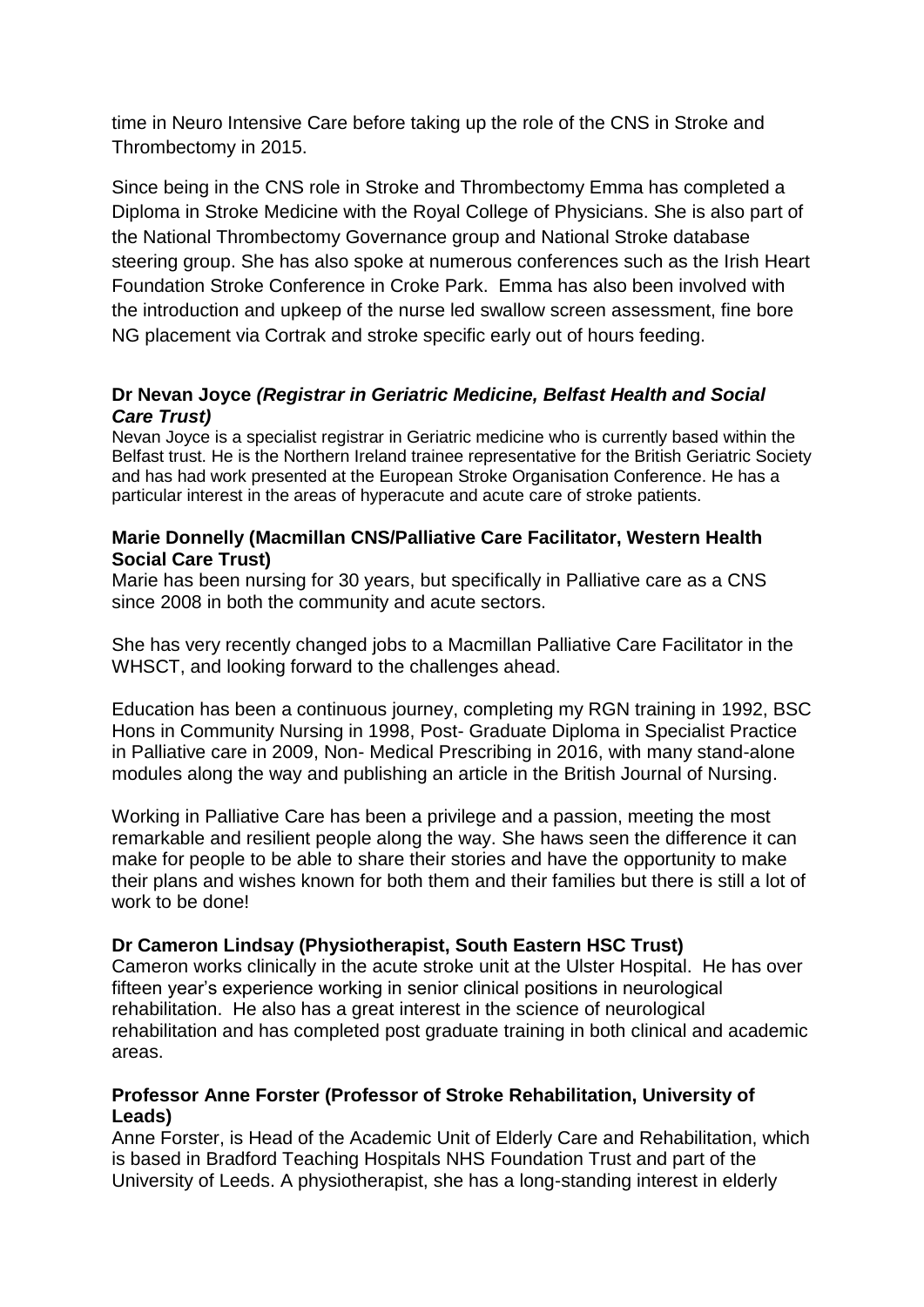care and stroke and has undertaken a number of Cochrane Reviews, qualitative studies and randomised trials examining the effects of complex interventions in these patient groups.

Anne led two of the world's largest stroke rehabilitation trials: the TRACS trial (Training Caregivers after Stroke, (Lancet, 2013)) and the LoTScare trial (Longerterm Outcomes after Stroke (Stroke,2015)). She is currently Chief Investigator for two NIHR Programme grants. One focused on reducing sedentary behaviour in residents of care homes, the other addressing longer-term outcomes for people after stroke. She is a NIHR Senior Investigator.

## **Beverley Turtle (PhD researcher, Ulster University)**

Beverley Turtle is in the third year of her PhD studentship at Ulster University. Her research interests include stroke rehabilitation and outcome assessment.

## **Dr Colin Mengah (Speciality Doctor, Stroke and Care of the Elderly, Ulster Hospital)**

Employed since 2017 within the South Eastern Health and Social Care Trust on Ulster Hospital site to establish an ambulatory stroke team with the help of the multidisciplinary team.

### **Suzanne Lawford (Senior Physiotherapist, University Hospitals Birmingham)**

Suzanne graduated from Coventry University in 2007 and begun working at the Queen Elizabeth Hospital Birmingham soon after. She has worked through rotational posts at band 5 and 6 level and have been working as a band 7 in neurological outpatients since 2012.

She has worked as part of the Facial Palsy Team at QEHB which includes Consultant ENT and Plastic surgeons and specialist physiotherapists. She also assess and treat patients with facial palsy secondary to a variety of causes, both UMN and LMN and as a physiotherapy team; we treat approximately 250 patients per year.

She is also part of Facial Therapy Specialists UK, a group dedicated to teaching therapists about assessing and treating facial palsy, promoting facial rehabilitation and advocating for best practice, evidence based treatment to be available for patients.

### **Dr Paul Burns (Consultant interventional neuroradiologist, Victoria Hospital Belfast)**

Dr Burns is a consultant diagnostic and interventional Neuroradiologist based at the Royal Victoria Hospital. His research interests include endovascular stroke treatment. He was the UK PI for the ESCAPE endovascular stroke trial and also more recently for the ESCAPE-NA1 trial.

### **Dr Nevan Joyce (Registrar in Geriatric Medicine, Belfast Health and Social Care Trust)**

Nevan Joyce is a specialist registrar in Geriatric medicine who is currently based within the Belfast trust. He is the Northern Ireland trainee representative for the British Geriatric Society and has had work presented at the European Stroke